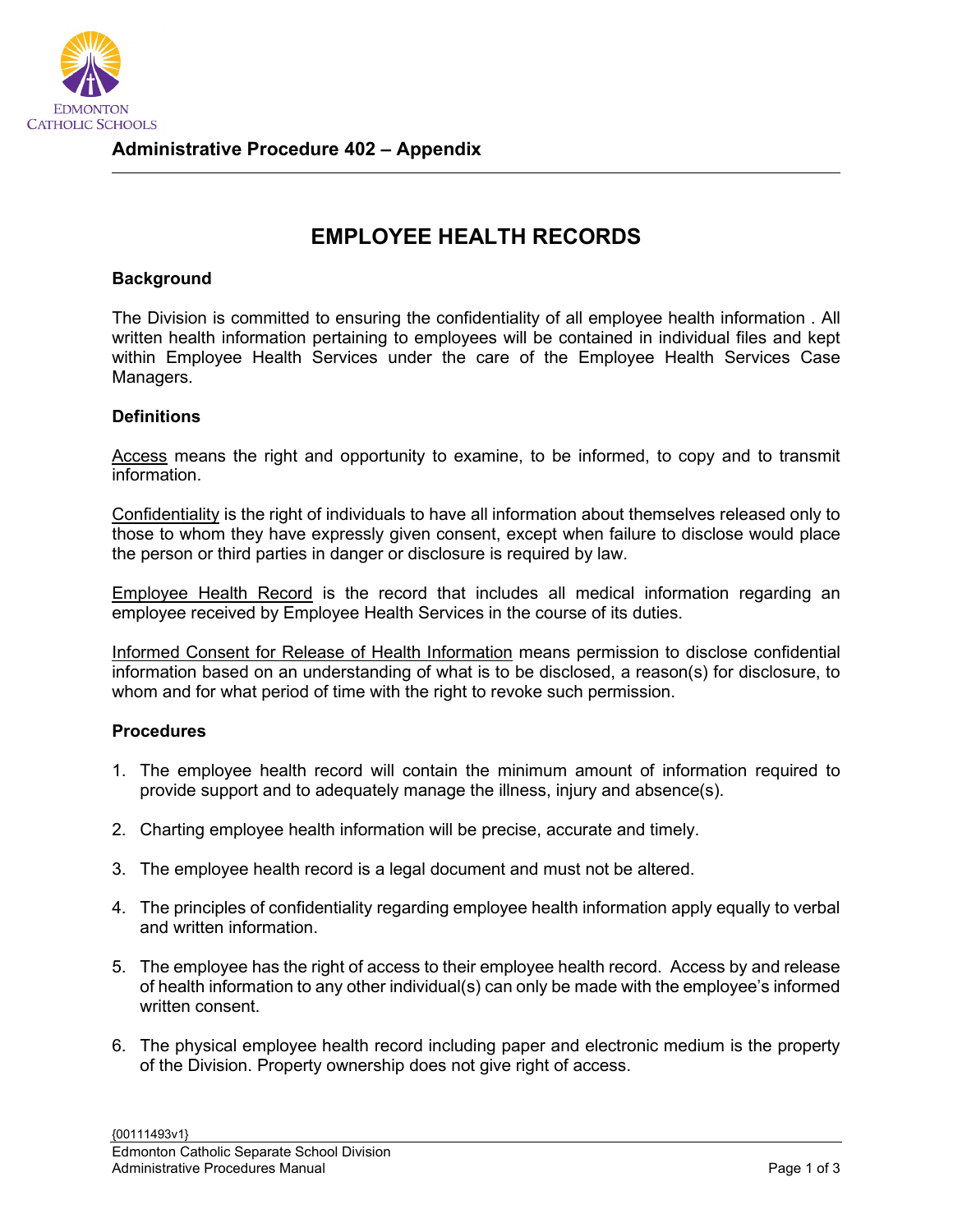

- 7. Content of employee health records has joint ownership between the health professional who developed the information and the employee.
- 8. Employee health records will be kept for 20 years from the date of last entry or for a total of 40 years whichever is longer.
- 9. Authorized destruction of employee health information will be by shredding, burning or erasure as in electronic storage.
- 10. Access to Employee Health Records
	- 10.1 Access to employee health records in Employee Health Services is limited to the Employee Health Services Case Manager and to designated staff of Employee Health Services who have a bona fide need to such access.
	- 10.2 Employee Health Services staff who have access to employee health records are required to understand and sign a Pledge of Confidentiality Document.
	- 10.3 Physical access to employee health records will be restricted by using a locking filing system in Employee Health Services. These records will not be left unattended or accessible to unauthorized individuals. Keys for employee health records filing cabinets will be held by the Employee Health Services Case Manager and Employee Health Services staff.
	- 10.4 Employee health records must be kept separate from general human resources records.
	- 10.5 An employee has a right to access any part or all of his/her health record.
		- 10.5.1 The Employee Health Services Case Manager, as custodian of the record, must remain with the record during access by the employee.
		- 10.5.2 The employee may have a witness in the viewing of the record. A signed statement by the employee that they have requested the witness is to be entered into the record by way of a letter to the file.
		- 10.5.3 During access the employee may submit notations of objection to the contents of the record by way of a letter to the file.
	- 10.6 The general right of access to health records is not absolute.
	- 10.7 Denial of access may occur if the responsible health professional believes it is not in the best interest of the employee to inspect the medical records or if access may endanger the health and safety of a third party(s). In case of denial the onus is on the health professional to justify the reason for denial.
	- 10.8 Disclosure of specific employee health information will only be authorized by informed written consent of the employee and will include:
		- 10.8.1 Date of the request;
		- 10.8.2 Name and description of the person intended to release the health information to be disclosed;